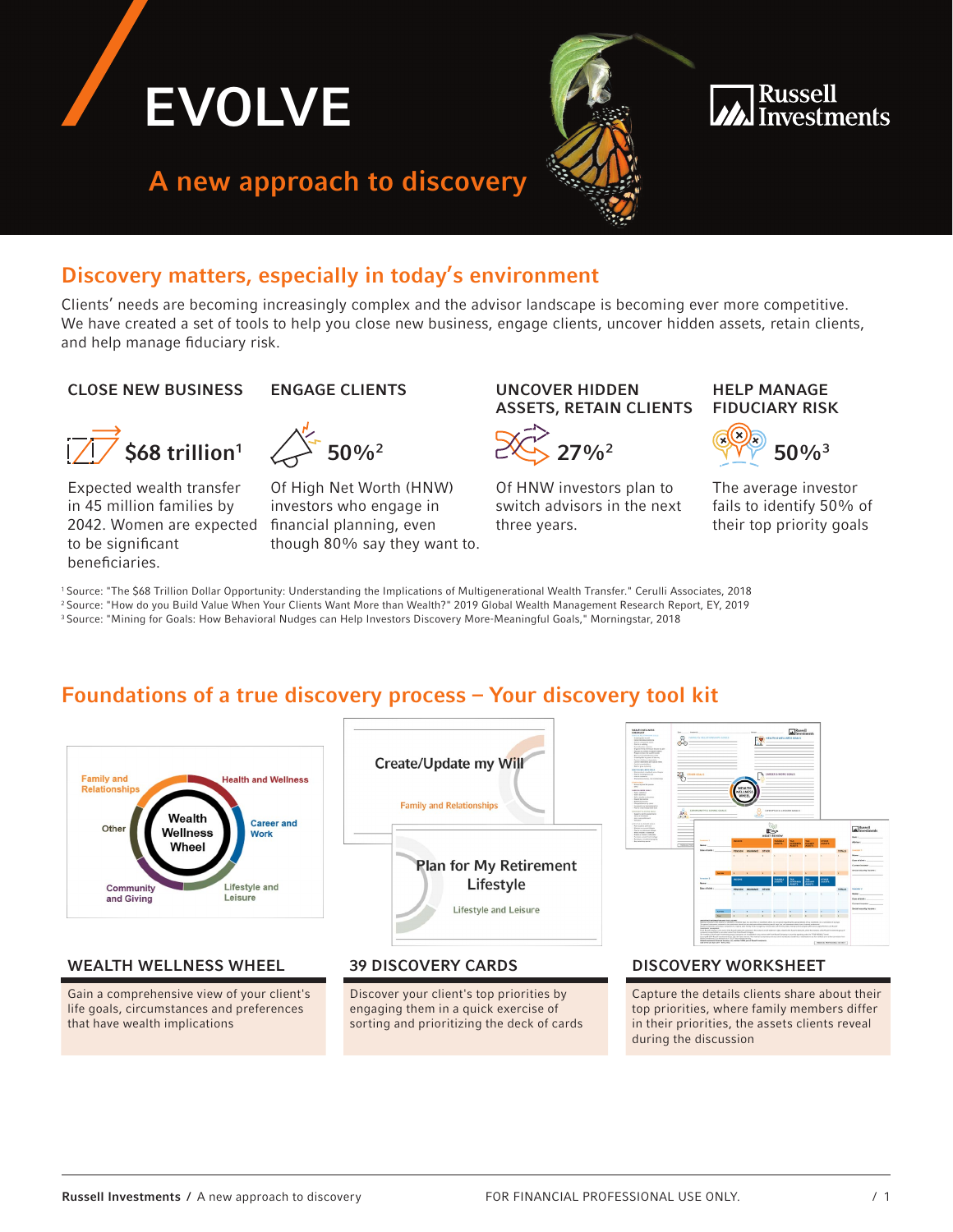## Best practices for using the discovery cards & worksheet

Close new business, engage clients, uncover hidden assets, retain clients, and help manage fiduciary risk.

### **CREATE TWO STACKS** Ask the client to sort the Discovery Cards into two stacks: • Things that are "Important And Concerning To Me Right Now" • Things that are "Not Important Or Concerning To Me Right Now 2. I.D. TOP THREE PRIORITIES Ask the client to re-sort the stack of "Important And Concerning To Me" cards and identify only the Top Three Priorities that they are most concerned about right now. BE CAREFUL NOT TO MISS ANYTHING Do not remove any cards from the deck—or you might miss an important detail in your clients' priorities, circumstances and preferences. WORKING WITH COUPLES OR MULTIPLE GENERATIONS? Give each person their own deck of cards to sort. This will give you—and them—the opportunity to uncover where their priorities overlap, and where they don't. Facilitating and mediating this important conversation will help you earn their trust and loyalty—and may improve their planning and investing success. THE RESULT: TRUST & LOYALTY Engaging your clients to identify and articulate their priorities, and then helping them address those priorities, will build trust and loyalty. 3. GO DEEPER Focus on the Top Three Priorities. Ask openended questions to uncover the underlying emotion and motivation sparked by the Top Three. Start scribing! Use the worksheet to capture these details. HOW OFTEN SHOULD I DO DISCOVERY? GO-TO OPEN-ENDED QUESTIONS

Go through this exercise every 12-18 months, especially with your top clients, to ensure you are on the same page.

three priorities. • Which other family members need to be involved?

• Tell me more about these top

• How would you and your family feel if we accomplished these goals?